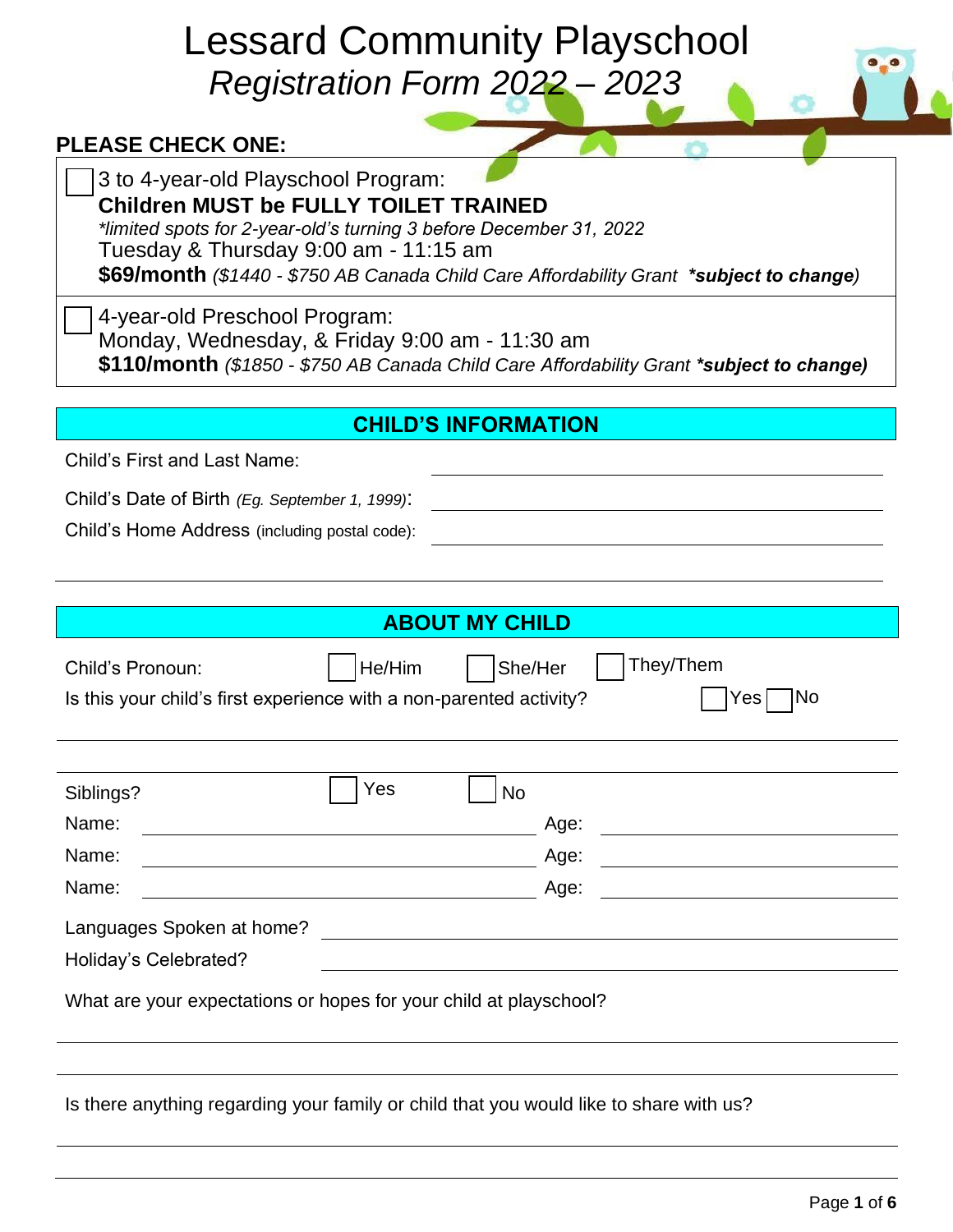### **PARENT INFORMATION**

| Parent/Guardian (1) Name:     |                              |
|-------------------------------|------------------------------|
| Relationship to Child:        |                              |
| Address:                      |                              |
| <b>Primary Phone Number:</b>  | Home<br><b>Work</b><br> Cell |
| Secondary Phone Number:       | Work<br>Home<br><b>Cell</b>  |
| Email Address:                |                              |
| Occupation:                   |                              |
|                               |                              |
| Parent/Guardian (2) Name:     |                              |
| <b>Relationship to Child:</b> |                              |
| Address:                      |                              |

| AUULESS.                     |      |      |             |
|------------------------------|------|------|-------------|
| <b>Primary Phone Number:</b> | Home | Cell | <b>Work</b> |
| Secondary Phone Number:      | Home | Cell | Work        |
| Email Address:               |      |      |             |
| Occupation:                  |      |      |             |
|                              |      |      |             |

| Who should receive email communications from | <b>Parent 1</b> Parent 2 | Both |
|----------------------------------------------|--------------------------|------|
| playschool?                                  |                          |      |

# **EMERGENCY CONTACT INFORMATION**

We require **two (2) emergency contacts** that are NOT the parents/guardians of the child. Please ensure all information is completed below:

| $1 -$ | <b>First and Last Name:</b>  |  |
|-------|------------------------------|--|
|       | <b>Relation to Child:</b>    |  |
|       | <b>Primary Phone Number:</b> |  |
|       | Secondary Phone Number:      |  |
|       |                              |  |
|       | 2. First and Last Name:      |  |
|       | <b>Relation to Child:</b>    |  |
|       | <b>Primary Phone Number:</b> |  |
|       | Secondary Phone Number:      |  |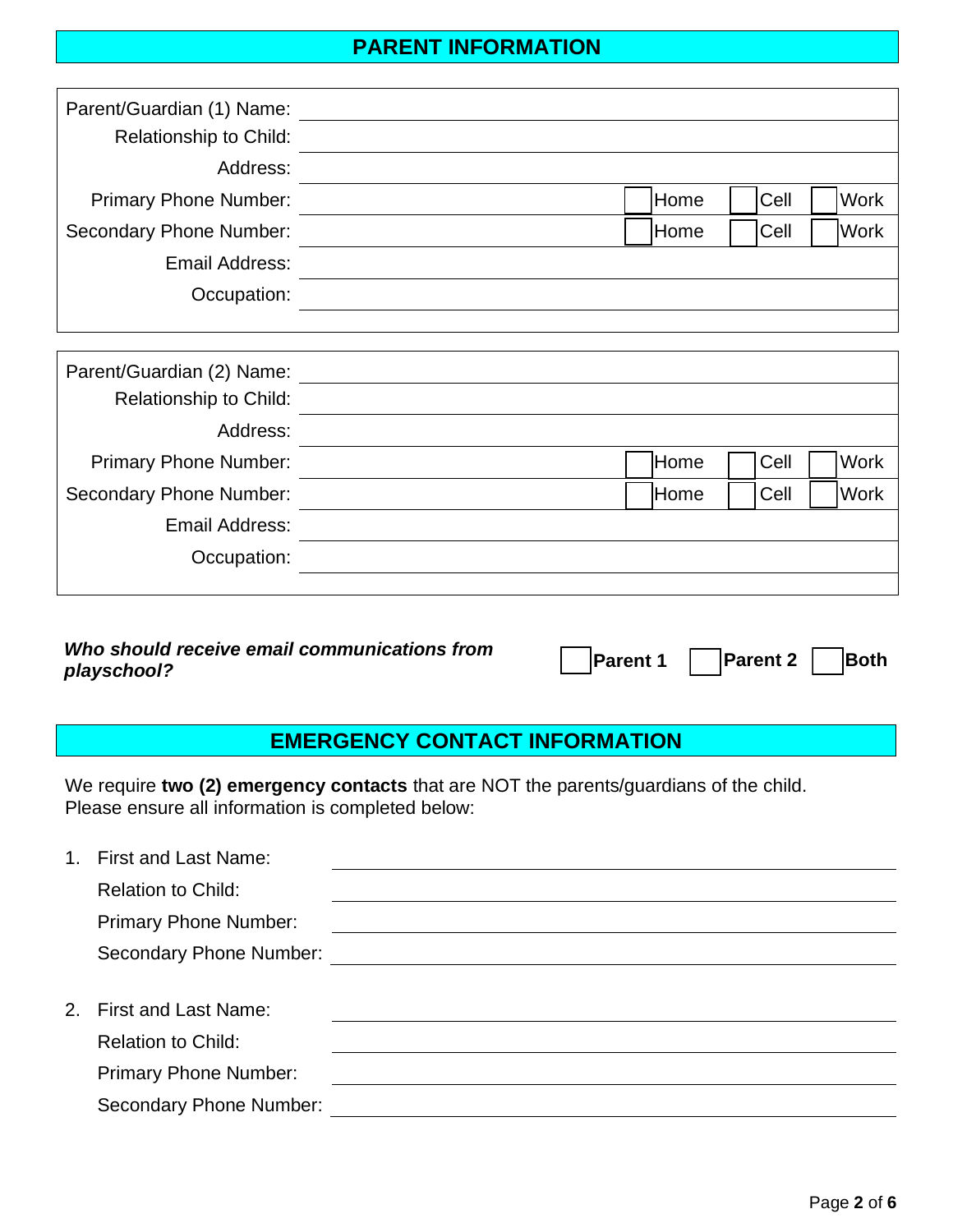#### **CHILD'S MEDICAL INFORMATION**

Are your child's immunizations up-to-date?  $|$  | Yes | | No

Signature:

If no, please sign to acknowledge; I am aware of the risks of not having my child immunized. I agree to voluntarily remove my child from the program in the event of an outbreak of any infectious disease which is currently covered by the Alberta Health Services Immunization Program. The return date will be established after consultation with Alberta Health Services.

| olynatur <del>o</del> .              |                                    |
|--------------------------------------|------------------------------------|
| Does your child need/use an inhaler? | Yes*     No *Medical Form Required |
| Does your child need/use an epi-pen? | │ Yes* No *Medical Form Required   |

Please list allergies and signs/symptoms of allergic reaction *(if no allergies indicate none)*:

Please list any food restrictions *(if no food restrictions indicate none)*:

Other Information you feel we should be made aware of:

#### **UNAUTHORIZED INDIVIDUALS**

Is there anyone NOT allowed to pick up your child *e.g. Restraining order*?

If yes, please provide court documents clearly identifying the individual.

Court documents received and copied? The Court documents received and copied?

|  | √≏ | ง∩ |  |
|--|----|----|--|
|  |    |    |  |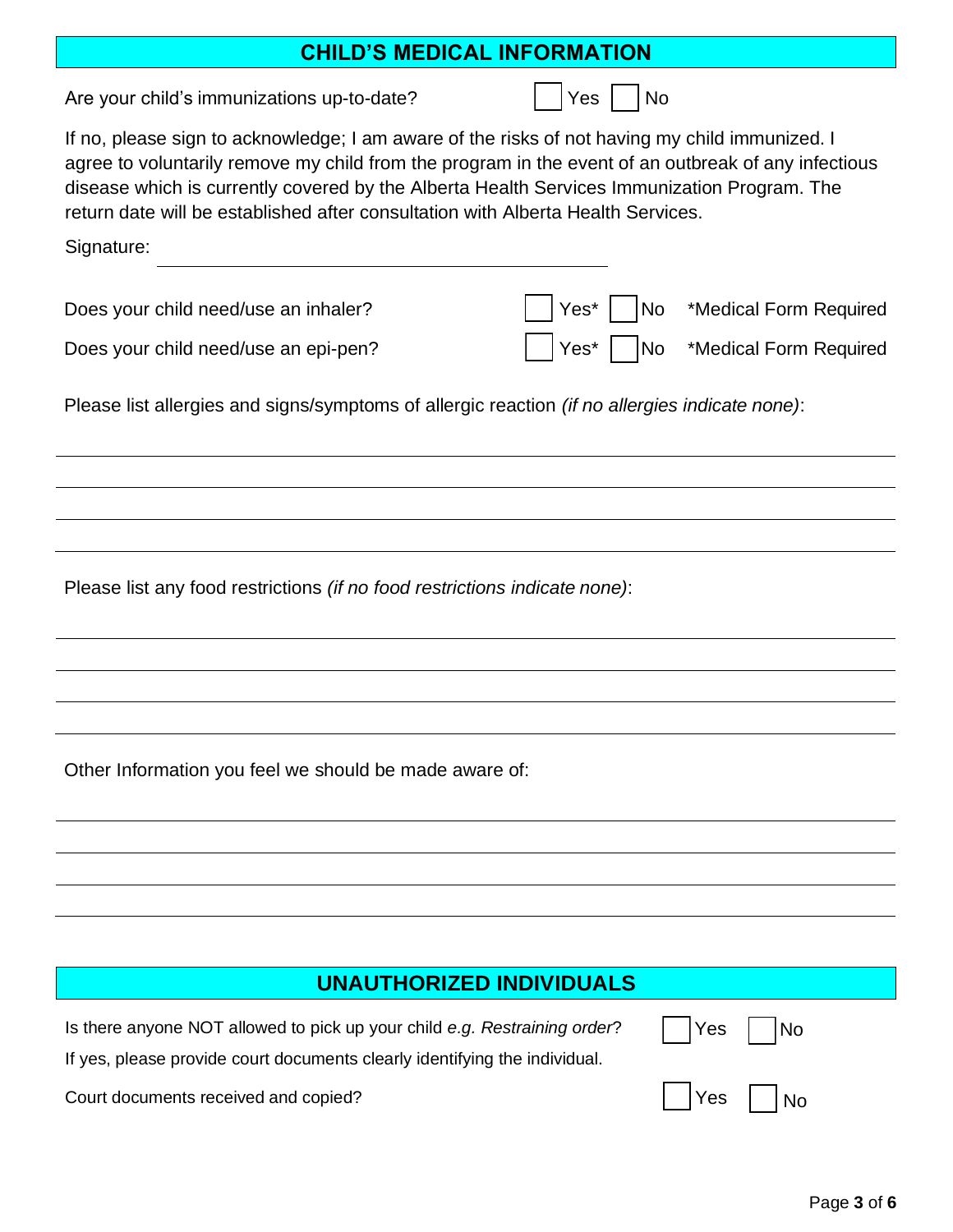| <b>PARENT RESPONSIBILITIES</b>                                                                                                                                                                                                 |  |
|--------------------------------------------------------------------------------------------------------------------------------------------------------------------------------------------------------------------------------|--|
| 1. I understand that there is a \$100 NON-REFUNDABLE registration fee due at time of<br>registration.                                                                                                                          |  |
| 2. I understand that fundraising is an important part of maintaining our playschool.<br>Should I choose to opt out or not fulfill my obligations, my \$275 fundraising cheque<br>will be cashed.                               |  |
| 3. I understand that the playschool relies on parent volunteers, and it is required of me<br>to participate on the Parent Advisory OR Playschool Committee. My \$200 parent<br>cheque will be cashed should I not participate. |  |
| 4. I have read and understood the Parent Handbook for 2022-2023.                                                                                                                                                               |  |
| 5. I understand that there is a \$75 toy cleaning fee due October 1, 2023.                                                                                                                                                     |  |

| <b>PERMISSIONS</b>                                                                                                                                                                                                                                                                                                                                                                                                                                                                               | <b>INITIAL</b> |
|--------------------------------------------------------------------------------------------------------------------------------------------------------------------------------------------------------------------------------------------------------------------------------------------------------------------------------------------------------------------------------------------------------------------------------------------------------------------------------------------------|----------------|
| 1. I hereby grant permission for my child to use all of the indoor and outdoor play<br>equipment and participate in all activities of the Playschool located at 17404 - 57<br>Avenue Edmonton, Alberta.                                                                                                                                                                                                                                                                                          |                |
| 2. I hereby grant permission for my child to leave the school premises under the<br>supervision of the Teacher for neighborhood walks.                                                                                                                                                                                                                                                                                                                                                           |                |
| 3. I hereby grant permission for staff members to take whatever steps may be<br>necessary to obtain medical care if warranted. In the event of a medical<br>emergency, appropriate health care will be provided, and parents/guardians will be<br>notified immediately. The child may require transportation to the nearest medical<br>facility; this may be by car or ambulance. Any costs incurred by such transportation<br>will be the responsibility of the parent(s) or legal guardian(s). |                |
| 4. I hereby grant permission for the use of my child's photo/video/artwork to be used<br>in the Playschool newsletter, website, or any other promotional material. Please<br>note your child's name is not used nor is their face shown.                                                                                                                                                                                                                                                         |                |
| 5. I hereby grant permission for my child's artwork and photos to be displayed in the<br>Playschool for display purposes.                                                                                                                                                                                                                                                                                                                                                                        |                |
| 6. I hereby grant permission for photos/videos to be taken of my child while in the<br>Playschool, on surrounding Lessard Community League grounds and during<br>fieldtrips.                                                                                                                                                                                                                                                                                                                     |                |

#### **I hereby grant permission of release for ALL the above items to be used by Lessard Community Playschool, which has been initialed.**

Parent/Guardian Signature:

Date: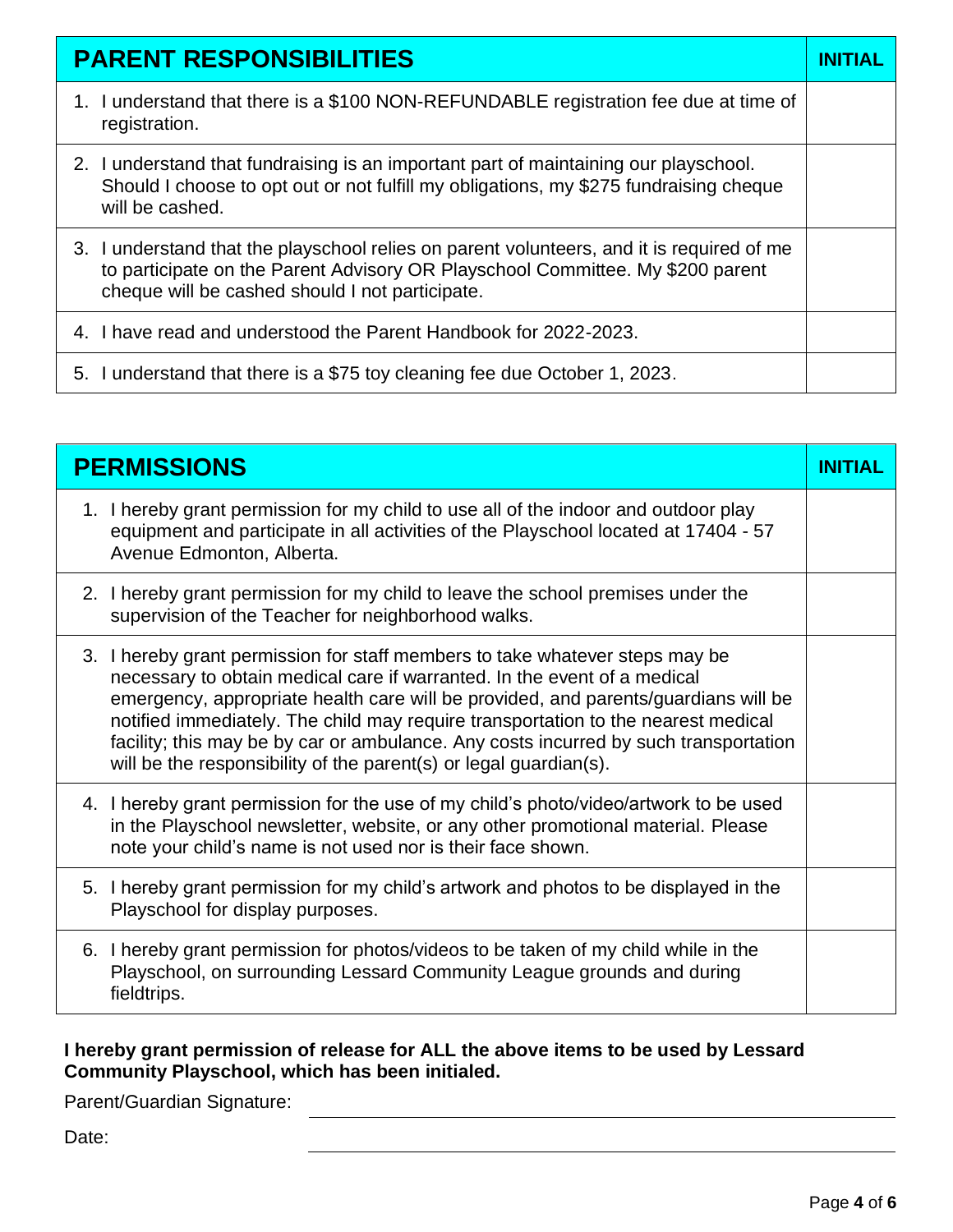# **AUTHORIZED INDIVIDUALS**

| them below. Emergency contacts are not authorized to pick up your child, they must be listed below<br>in order to do so. You can add to this list throughout the year, but please remember that we can<br>only release your child to those listed below: |   |
|----------------------------------------------------------------------------------------------------------------------------------------------------------------------------------------------------------------------------------------------------------|---|
| PROGRAM:<br>3<br><b>NAME OF STUDENT:</b><br><b>OR</b>                                                                                                                                                                                                    | 4 |
| 1. First and Last Name:<br><b>Relation to Child:</b>                                                                                                                                                                                                     |   |
| Address (including city and postal code):<br><u> Andreas Andreas Andreas Andreas Andreas Andreas Andreas Andreas Andreas Andreas Andreas Andreas Andreas Andr</u>                                                                                        |   |
| Secondary Phone:<br><b>Primary Phone:</b><br><u> 1980 - Johann Barbara, martxa amerikan per</u><br><u> 1980 - Jan Barat, prima a</u>                                                                                                                     |   |
| <b>Authorization Date:</b><br>Signature:                                                                                                                                                                                                                 |   |
| 2. First and Last Name:<br><b>Relation to Child:</b><br><u> 1980 - Johann Barbara, martxa amerikan per</u>                                                                                                                                               |   |
| Address (including city and postal code):                                                                                                                                                                                                                |   |
| Secondary Phone:<br><b>Primary Phone:</b>                                                                                                                                                                                                                |   |
| <b>Authorization Date:</b><br>Signature:                                                                                                                                                                                                                 |   |
| 3. First and Last Name:<br><b>Relation to Child:</b>                                                                                                                                                                                                     |   |
| Address (including city and postal code):                                                                                                                                                                                                                |   |
| <b>Primary Phone:</b><br>Secondary Phone:                                                                                                                                                                                                                |   |
| <b>Authorization Date:</b><br>Signature:                                                                                                                                                                                                                 |   |
| 4. First and Last Name:<br><u> 1989 - Johann Stoff, fransk politik (</u><br><b>Relation to Child:</b>                                                                                                                                                    |   |
| Address (including city and postal code):                                                                                                                                                                                                                |   |
| <b>Primary Phone:</b>                                                                                                                                                                                                                                    |   |
| <b>Authorization Date:</b><br>Signature:                                                                                                                                                                                                                 |   |
| 5. First and Last Name:<br><b>Relation to Child:</b><br><u> 1989 - Jan Barbara Barat, prima popular popular popular popular popular popular popular popular popular popu</u>                                                                             |   |
| Address (including city and postal code):                                                                                                                                                                                                                |   |
| <b>Primary Phone:</b>                                                                                                                                                                                                                                    |   |
| <b>Authorization Date:</b><br>Signature:                                                                                                                                                                                                                 |   |
| 6. First and Last Name:<br>Relation to Child: <u>_______________</u><br><u> 1980 - Johann Barbara, martin d</u>                                                                                                                                          |   |
| Address (including city and postal code):                                                                                                                                                                                                                |   |
| Secondary Phone:<br><b>Primary Phone:</b><br><u> 1980 - Jan Samuel Barbara, politik eta politik eta politik eta politik eta politik eta politik eta politik e</u>                                                                                        |   |
| <b>Authorization Date:</b><br>Signature:                                                                                                                                                                                                                 |   |